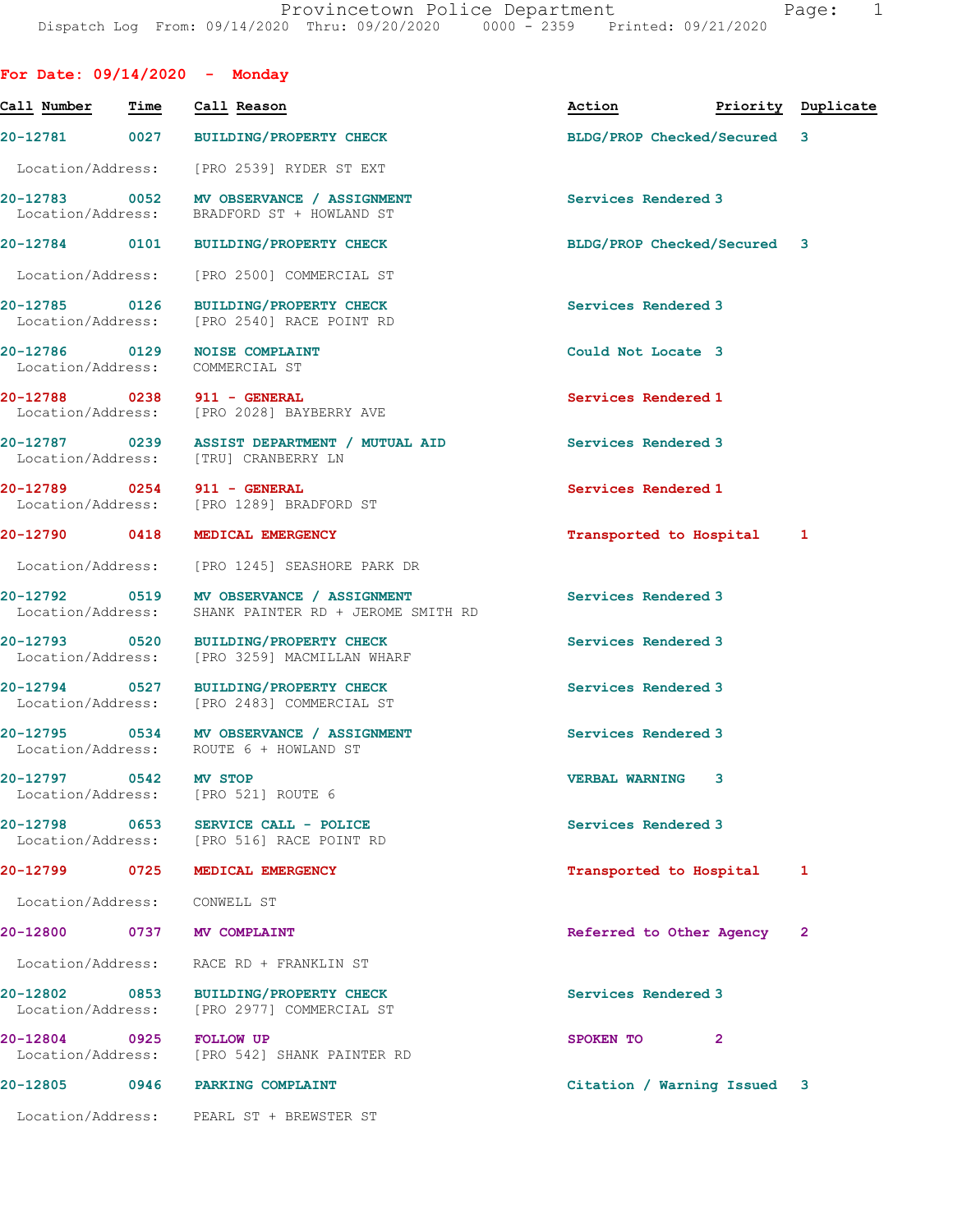20-12807 1012 PARKING COMPLAINT Services Rendered 3

Location/Address: [PRO 1132] BRADFORD ST

20-12808 1024 SERVICE CALL - POLICE Services Rendered 3 Location/Address: [PRO 569] WINSLOW ST 20-12809 1050 PARKING COMPLAINT Services Rendered 3 Location/Address: [PRO 1132] BRADFORD ST 20-12811 1230 MEDICAL EMERGENCY **1230 1230** 1280 12811 1 Location/Address: [PRO 440] HARRY KEMP WAY 20-12812 1304 LARCENY / FORGERY / FRAUD SPOKEN TO 2 Location/Address: [PRO 3370] BRADFORD ST EXT 20-12813 1311 MEDICAL EMERGENCY 1999 12813 Services Rendered 1 Location/Address: [PRO 495] NELSON AVE 20-12815 1400 ANIMAL CALL Services Rendered 2 Location/Address: [PRO 838] COMMERCIAL ST 20-12816 1418 MEDICAL EMERGENCY **128 CONTACT 12816** 128 MEDICAL EMERGENCY Location/Address: [PRO 440] HARRY KEMP WAY 20-12817 1431 SERVE PROTECTION ORDER Services Rendered 2 Location/Address: [PRO 542] SHANK PAINTER RD 20-12818 1513 PARK, WALK & TALK Services Rendered 3 Location/Address: RACE POINT RD + STABLE PATH 20-12820 1551 MV OBSERVANCE / ASSIGNMENT Services Rendered 3 Location/Address: PROVINCE RD + SHANK PAINTER RD 20-12822 1604 MV STOP VERBAL WARNING 3 Location/Address: [PRO 2479] ROUTE 6 20-12823 1606 BUILDING/PROPERTY CHECK Services Rendered 3<br>
Location/Address: [PRO 3259] MACMILLAN WHARF [PRO 3259] MACMILLAN WHARF 20-12824 1620 MV STOP VERBAL WARNING 3 Location/Address: [PRO 3703] ROUTE 6 20-12825 1645 PARKING COMPLAINT Services Rendered 3 Location/Address: [PRO 3456] RYDER ST EXT 20-12826 1646 DRONE FLIGHT Services Rendered 2<br>
Location/Address: [PRO 1952] COMMERCIAL ST [PRO 1952] COMMERCIAL ST 20-12829 1709 LOST SET OF KEYS Services Rendered 3 Location/Address: [PRO 542] SHANK PAINTER RD 20-12830 1809 BUILDING/PROPERTY CHECK Services Rendered 3 Location/Address: [PRO 571] ALDEN ST 20-12833 1900 DOGS IN MV Services Rendered 2 Location/Address: WINTHROP ST + COMMERCIAL ST

20-12835 1913 CROWDS/OVERCROWDING Services Rendered 2 Location/Address: [PRO 155] COMMERCIAL ST

20-12836 1915 ALARM - GENERAL 20-12836 1915 1915 Services Rendered 1<br>
Location/Address: [PRO 3298] WEST FRANKLIN ST Location/Address: [PRO 3298] WEST FRANKLIN ST

20-12837 1918 MV OBSERVANCE / ASSIGNMENT Services Rendered 3 Location/Address: CONWELL ST + ROUTE 6

20-12838 1932 MEDICAL EMERGENCY Services Rendered 1 Location/Address: [PRO 399] COMMERCIAL ST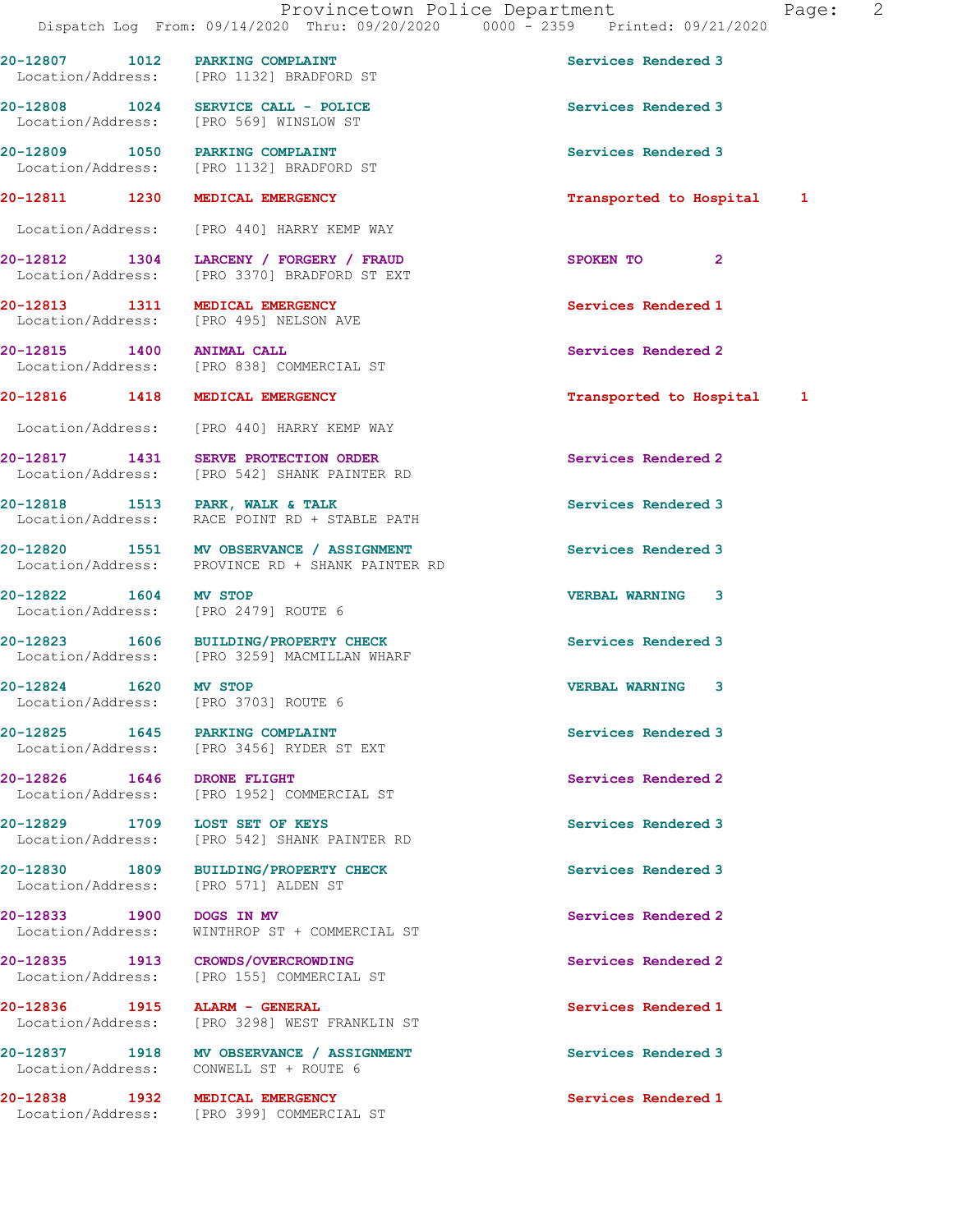20-12839 1935 CROWDS/OVERCROWDING Services Rendered 2

Location/Address: [PRO 1952] COMMERCIAL ST

20-12840 1945 CROWDS/OVERCROWDING Services Rendered 2 Location/Address: [PRO 154] COMMERCIAL ST 20-12841 1957 911 - GENERAL Services Rendered 1 Location/Address: [PRO 3546] COMMERCIAL ST 20-12842 2004 FIRE - BRUSH Extinguished 1 Location/Address: [PRO 2499] RACE POINT RD 20-12843 2021 MEDICAL EMERGENCY Services Rendered 1 Location/Address: [PRO 2161] COMMERCIAL ST 20-12844 2050 MEDICAL EMERGENCY **PATIENT REFUSAL 1**  Location/Address: [PRO 221] COMMERCIAL ST 20-12845 2116 MEDICAL EMERGENCY Services Rendered 1 Location/Address: [PRO 1196] BRADFORD ACRES RD 20-12846 2135 SERVE PROTECTION ORDER Services Rendered 2 Location/Address: [PRO 87] CENTER ST 20-12849 2222 NOISE COMPLAINT **Services Rendered 3**  Location/Address: [PRO 2408] STANDISH ST 20-12850 2242 NOISE COMPLAINT GONE ON ARRIVAL 3 Location/Address: STANDISH ST 20-12851 2310 FIRE - CO ALARM Services Rendered 1 Location/Address: [PRO 766] BRADFORD ST 20-12853 2328 BUILDING/PROPERTY CHECK Services Rendered 3<br>
Location/Address: [PRO 2540] RACE POINT RD [PRO 2540] RACE POINT RD 20-12854 2350 MV OBSERVANCE / ASSIGNMENT Services Rendered 3 Location/Address: BRADFORD ST + HOWLAND ST For Date: 09/15/2020 - Tuesday 20-12855 0018 BUILDING/PROPERTY CHECK Services Rendered 3 Location/Address: [PRO 2490] PROVINCELANDS RD 20-12857 0051 BUILDING/PROPERTY CHECK BLDG/PROP Checked/Secured 3 Location/Address: [PRO 2206] PILGRIMS LANDING 20-12858 0056 BUILDING/PROPERTY CHECK BLDG/PROP Checked/Secured 3 Location/Address: [PRO 3443] COMMERCIAL ST 20-12859 0106 MV OBSERVANCE / ASSIGNMENT Services Rendered 3 Location/Address: CONWELL ST + ROUTE 6 20-12860 0216 MV OBSERVANCE / ASSIGNMENT Services Rendered 3 Location/Address: ROUTE 6 + SNAIL RD 20-12861 0238 BUILDING/PROPERTY CHECK BLDG/PROP Checked/Secured 3 Location/Address: [PRO 3259] MACMILLAN WHARF

20-12862 0508 MV OBSERVANCE / ASSIGNMENT No Action Required 3 Location/Address: ROUTE 6 + HOWLAND ST 20-12863 0510 BUILDING/PROPERTY CHECK Services Rendered 3 Location/Address: [PRO 2512] JEROME SMITH RD 20-12864 0514 MV OBSERVANCE / ASSIGNMENT Services Rendered 3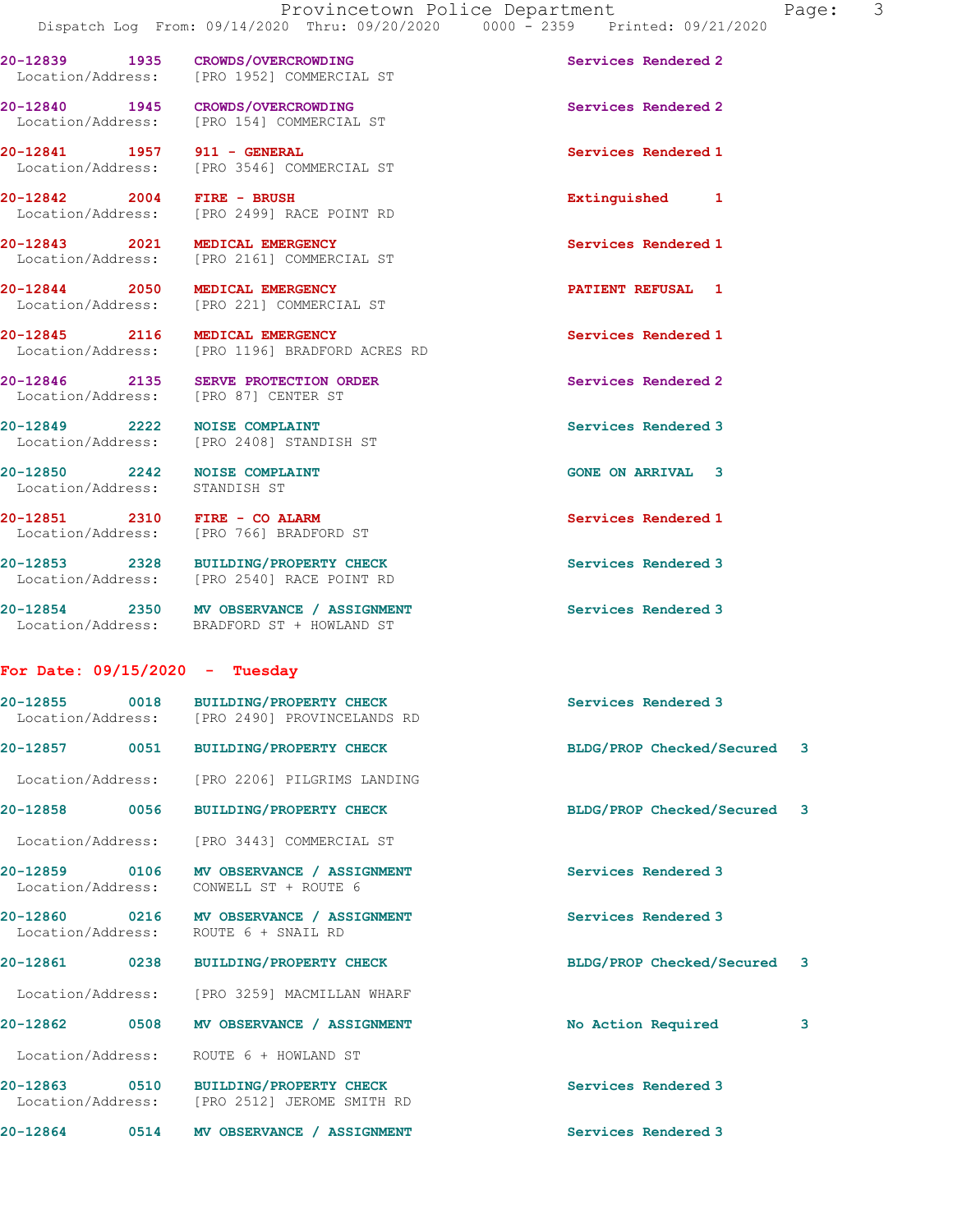|                                    | Location/Address: [PRO 3287] ROUTE 6                                                      |                            |  |
|------------------------------------|-------------------------------------------------------------------------------------------|----------------------------|--|
| 20-12865 0531 MV STOP              | Location/Address: RACE POINT RD + STABLE PATH                                             | <b>VERBAL WARNING</b><br>3 |  |
| 20-12866 0534 MV STOP              | Location/Address: [PRO 2818] CONWELL ST                                                   | <b>VERBAL WARNING 3</b>    |  |
|                                    | 20-12867 0604 PARK, WALK & TALK<br>Location: [PRO 3431] LOPES SQUARE                      | Services Rendered 3        |  |
|                                    | 20-12868 0608 COMPLAINT - GENERAL<br>Location/Address: [PRO 569] WINSLOW ST               | SPOKEN TO 3                |  |
|                                    | 20-12869 0654 SERVICE CALL - POLICE<br>Location/Address: [PRO 516] RACE POINT RD          | Services Rendered 3        |  |
| 20-12870 0821 911 - GENERAL        | Location/Address: [PRO 1190] COMMERCIAL ST                                                | SPOKEN TO 1                |  |
|                                    | 20-12871 0834 BUILDING/PROPERTY CHECK<br>Location/Address: [PRO 2206] PILGRIMS LANDING    | Services Rendered 3        |  |
| 20-12873 0915 HAZARDS              |                                                                                           | Referred to Other Agency 2 |  |
|                                    | Location/Address: [PRO 518] RACE POINT RD                                                 |                            |  |
| 20-12874 0943 MV COMPLAINT         | Location/Address: [PRO 149] COMMERCIAL ST                                                 | Vehicle Towed 2            |  |
|                                    | 20-12880 1000 COMPLAINT - GENERAL<br>Location/Address: [PRO 2746] BRADFORD ST             | Services Rendered 3        |  |
| 20-12876 1052 ASSIST CITIZEN       | Location/Address: [PRO 1581] MECHANIC ST                                                  | PATIENT REFUSAL 3          |  |
|                                    | 20-12877 1127 BUILDING/PROPERTY CHECK<br>Location/Address: [PRO 2512] JEROME SMITH RD     | Services Rendered 3        |  |
| 20-12878 1133 LOST PROPERTY        | Location/Address: [PRO 526] RYDER ST EXT                                                  | Services Rendered 3        |  |
|                                    | 20-12879 1138 MEDICAL EMERGENCY                                                           | Transported to Hospital 1  |  |
|                                    | Location/Address: [PRO 4007] STANDISH ST                                                  |                            |  |
| 20-12883 1234 MEDICAL EMERGENCY    |                                                                                           | Transported to Hospital 1  |  |
|                                    | Location/Address: [PRO 658] MOZART AVE                                                    |                            |  |
| 20-12885 1258 911 - GENERAL        | Location/Address: [PRO 620] CREEK HILL RD                                                 | SPOKEN TO<br>$\mathbf{1}$  |  |
|                                    | 20-12888 1501 HARASSMENT / THREATS<br>Location/Address: [PRO 1928] BRADFORD ST            | Services Rendered 2        |  |
| 20-12892 1652 LOST HEARING AID     | Location/Address: [PRO 542] SHANK PAINTER RD                                              | Services Rendered 3        |  |
| 20-12894 1819 MV DISABLED          |                                                                                           | Referred to Other Agency 2 |  |
|                                    | Location/Address: [PRO 2499] RACE POINT RD                                                |                            |  |
| 20-12896 1946<br>Location/Address: | BUILDING/PROPERTY CHECK<br>[PRO 1645] HARRY KEMP WAY                                      | Services Rendered 3        |  |
|                                    | 20-12897 1950 MV OBSERVANCE / ASSIGNMENT<br>Location/Address: HOWLAND ST + HARRY KEMP WAY | Services Rendered 3        |  |
| 20-12899 2045 ALARM - GENERAL      | Location/Address: [PRO 3296] SHANK PAINTER RD                                             | False Alarm 1              |  |
|                                    |                                                                                           |                            |  |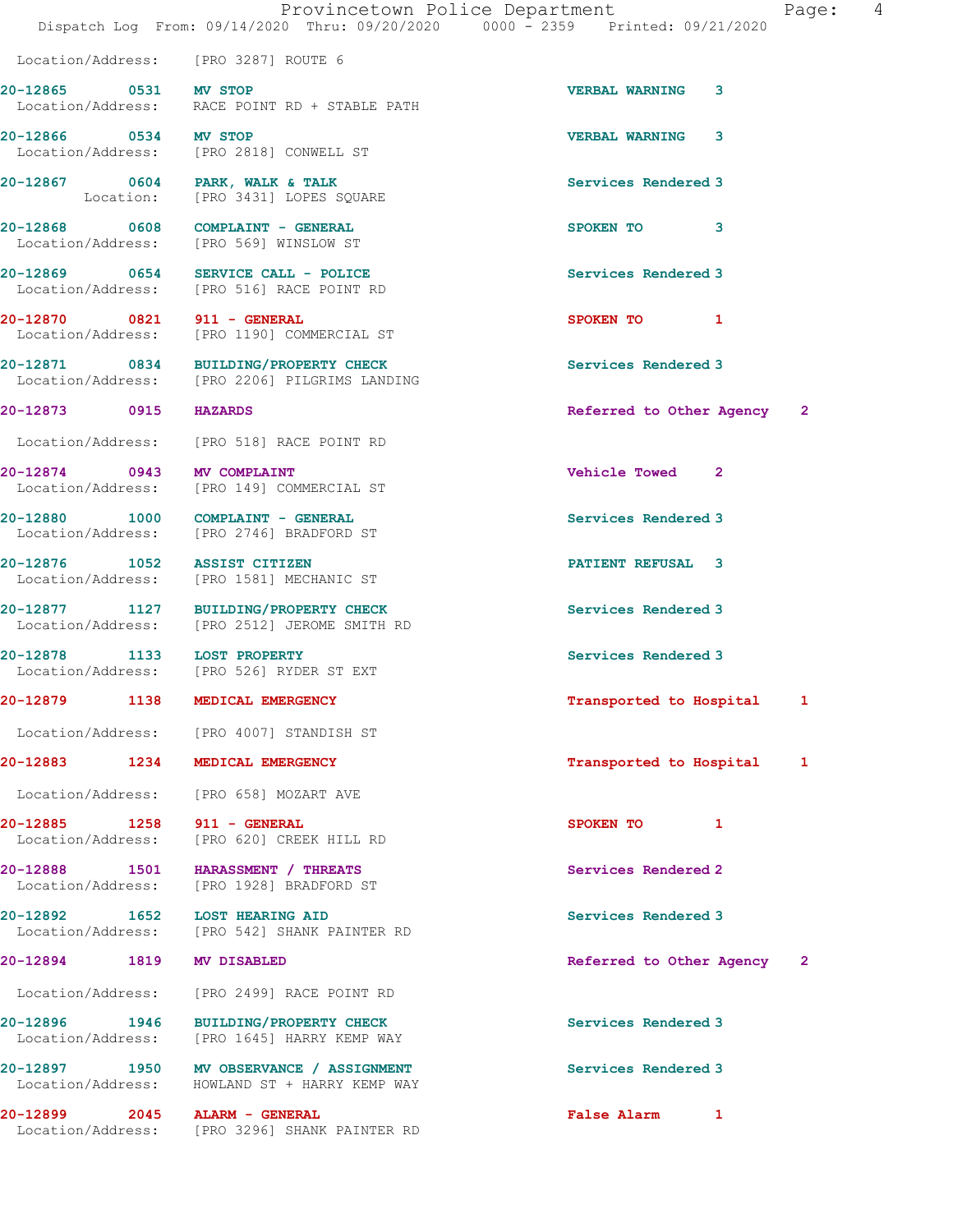| Location/Address: ROUTE 6 + SNAIL RD               | 20-12901 2139 MV OBSERVANCE / ASSIGNMENT                                                | Services Rendered 3         |  |
|----------------------------------------------------|-----------------------------------------------------------------------------------------|-----------------------------|--|
|                                                    | 20-12902 2140 BUILDING/PROPERTY CHECK                                                   | BLDG/PROP Checked/Secured 3 |  |
|                                                    | Location/Address: [PRO 1952] COMMERCIAL ST                                              |                             |  |
| 20-12904 2151                                      | <b>BUILDING/PROPERTY CHECK</b>                                                          | BLDG/PROP Checked/Secured 3 |  |
| Location/Address:                                  | [PRO 204] COMMERCIAL ST                                                                 |                             |  |
| 20-12906 2208<br>Location/Address:                 | BUILDING/PROPERTY CHECK<br>[PRO 2206] PILGRIMS LANDING                                  | Services Rendered 3         |  |
| 20-12907 2324 NOISE COMPLAINT                      | Location/Address: [PRO 4006] BRADFORD ST EXT                                            | SPOKEN TO<br>1<br>3         |  |
| For Date: $09/16/2020$ - Wednesday                 |                                                                                         |                             |  |
| 20-12909 0003                                      | <b>NOISE COMPLAINT</b><br>Location/Address: [PRO 1022] NICKERSON ST                     | SPOKEN TO<br>3              |  |
|                                                    | 20-12910 0039 BUILDING/PROPERTY CHECK<br>Location/Address: [PRO 3259] MACMILLAN WHARF   | Services Rendered 3         |  |
| Location/Address: CONWELL ST + ROUTE 6             | 20-12912 0049 MV OBSERVANCE / ASSIGNMENT                                                | Services Rendered 3         |  |
| Location/Address: ROUTE 6 + SNAIL RD               | 20-12913 0129 MV OBSERVANCE / ASSIGNMENT                                                | Services Rendered 3         |  |
| 20-12914 0206                                      | <b>BUILDING/PROPERTY CHECK</b>                                                          | BLDG/PROP Checked/Secured 3 |  |
| Location/Address:                                  | [PRO 1778] SHANK PAINTER RD                                                             |                             |  |
| 20-12915 0209                                      | <b>BUILDING/PROPERTY CHECK</b>                                                          | BLDG/PROP Checked/Secured 3 |  |
|                                                    | Location/Address: [PRO 545] SHANK PAINTER RD                                            |                             |  |
| 20-12916 0237                                      | <b>BUILDING/PROPERTY CHECK</b>                                                          | BLDG/PROP Checked/Secured 3 |  |
| Location/Address: [PRO 512] PRINCE ST              |                                                                                         |                             |  |
| 20-12917 0310                                      | <b>BUILDING/PROPERTY CHECK</b>                                                          | BLDG/PROP Checked/Secured 3 |  |
|                                                    | Location/Address: [PRO 516] RACE POINT RD                                               |                             |  |
| Location/Address: ROUTE 6 + SNAIL RD               | 20-12918 0538 MV OBSERVANCE / ASSIGNMENT                                                | Services Rendered 3         |  |
| 20-12919 0540 MV STOP<br>Location/Address: ROUTE 6 |                                                                                         | <b>VERBAL WARNING 3</b>     |  |
|                                                    | 20-12920 0552 MV OBSERVANCE / ASSIGNMENT<br>Location/Address: [PRO 447] JEROME SMITH RD | Services Rendered 3         |  |
|                                                    | 20-12921 0630 FLIGHT COVERAGE<br>Location/Address: [PRO 516] RACE POINT RD              | Services Rendered 3         |  |
| 20-12923 0746 ANIMAL CALL                          | Location/Address: [PRO 433] RYDER ST EXT                                                | Services Rendered 2         |  |
| 20-12922 0750 FOLLOW UP                            | Location/Address: [PRO 542] SHANK PAINTER RD                                            | Services Rendered 2         |  |
| 20-12924 0801 ANIMAL CALL                          | Location/Address: [PRO 838] COMMERCIAL ST                                               | Services Rendered 2         |  |
| 20-12925 0841 MV STOP                              |                                                                                         | <b>VERBAL WARNING 3</b>     |  |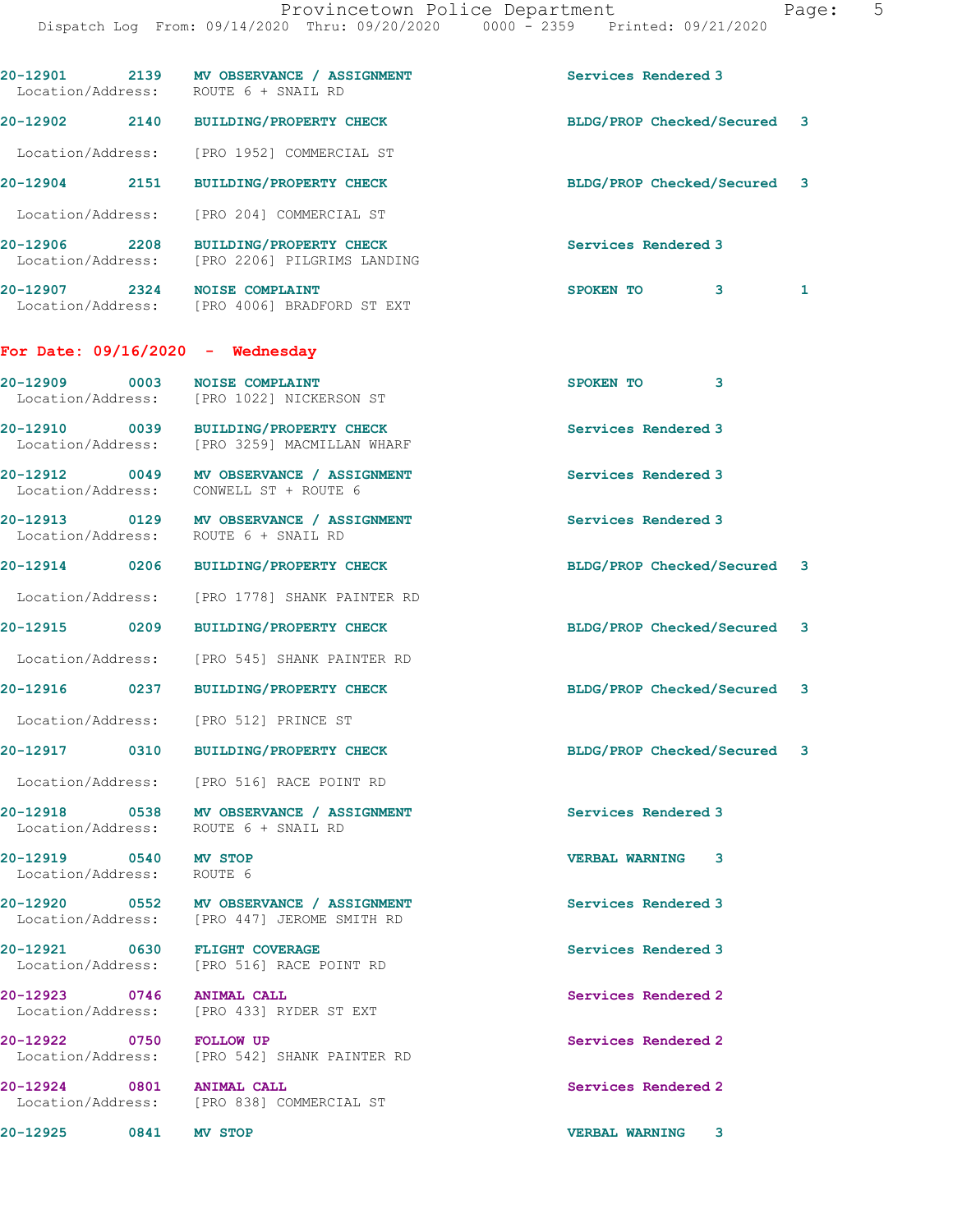Location/Address: ROUTE 6

20-12926 0902 BUILDING/PROPERTY CHECK Services Rendered 3 Location/Address: [PRO 2483] COMMERCIAL ST

20-12930 1014 MV OBSERVANCE / ASSIGNMENT Services Rendered 3

20-12931 1018 ALARM - FIRE False Alarm 1

20-12932 1045 ASSIST CITIZEN Services Rendered 3

Location/Address:

Location/Address:

Location/Address: [PRO 1645] HARRY KEMP WAY

For Date: 09/17/2020 - Thursday

20-12928 0904 BUILDING/PROPERTY CHECK Services Rendered 3<br>
Location/Address: [PRO 2499] RACE POINT RD [PRO 2499] RACE POINT RD

Location/Address: ROUTE 6 + HOWLAND ST

Location/Address: [PRO 3297] STANDISH WAY

Location/Address: [PRO 146] COMMERCIAL ST

20-12933 1049 MV STOP VERBAL WARNING 3 Location/Address: [PRO 2977] COMMERCIAL ST

20-12935 1112 ASSIST CITIZEN Services Rendered 3 Location/Address: [PRO 2616] COMMERCIAL ST

20-12936 1121 FOLLOW UP Could Not Locate 2 Location/Address: [PRO 3670] SHANK PAINTER RD

20-12937 1131 ANIMAL CALL Services Rendered 2 Location/Address: [PRO 838] COMMERCIAL ST

20-12939 1219 ANIMAL CALL CONE ON ARRIVAL 2 Location/Address: [PRO 2277] BRADFORD ST

Location/Address: RACE POINT RD + STABLE PATH

Location/Address: [PRO 3287] ROUTE 6

20-12948 1654 ALARM - GENERAL False Alarm 1 Location/Address: [PRO 182] COMMERCIAL ST

20-12950 1720 DISTURBANCE - FIGHT / ARGUMENT Services Rendered 1 Location/Address: COURT ST + COMMERCIAL ST

20-12951 1757 MEDICAL EMERGENCY Services Rendered 1 Location/Address: [PRO 395] COMMERCIAL ST

20-12953 1807 SUSPICIOUS ACTIVITY VERBAL WARNING 2 Location/Address: [PRO 3033] COMMERCIAL ST

20-12954 1904 MV OBSERVANCE / ASSIGNMENT Services Rendered 3<br>
Location/Address: [PRO 3440] ROUTE 6

Location/Address: [PRO 2577] BRADFORD ST

20-12959 2029 MV OBSERVANCE / ASSIGNMENT Services Rendered 3<br>
Location/Address: ROUTE 6 + SNAIL RD

Location/Address: RYDER ST + BRADFORD ST

20-12941 1248 MV STOP Citation / Warning Issued 3

20-12945 1445 BUILDING/PROPERTY CHECK BLDG/PROP Checked/Secured 3

20-12958 2009 ANIMAL CALL Referred to Other Agency 2

20-12962 2223 BUILDING/PROPERTY CHECK BLDG/PROP Checked/Secured 3

20-12965 2336 MV OBSERVANCE / ASSIGNMENT Services Rendered 3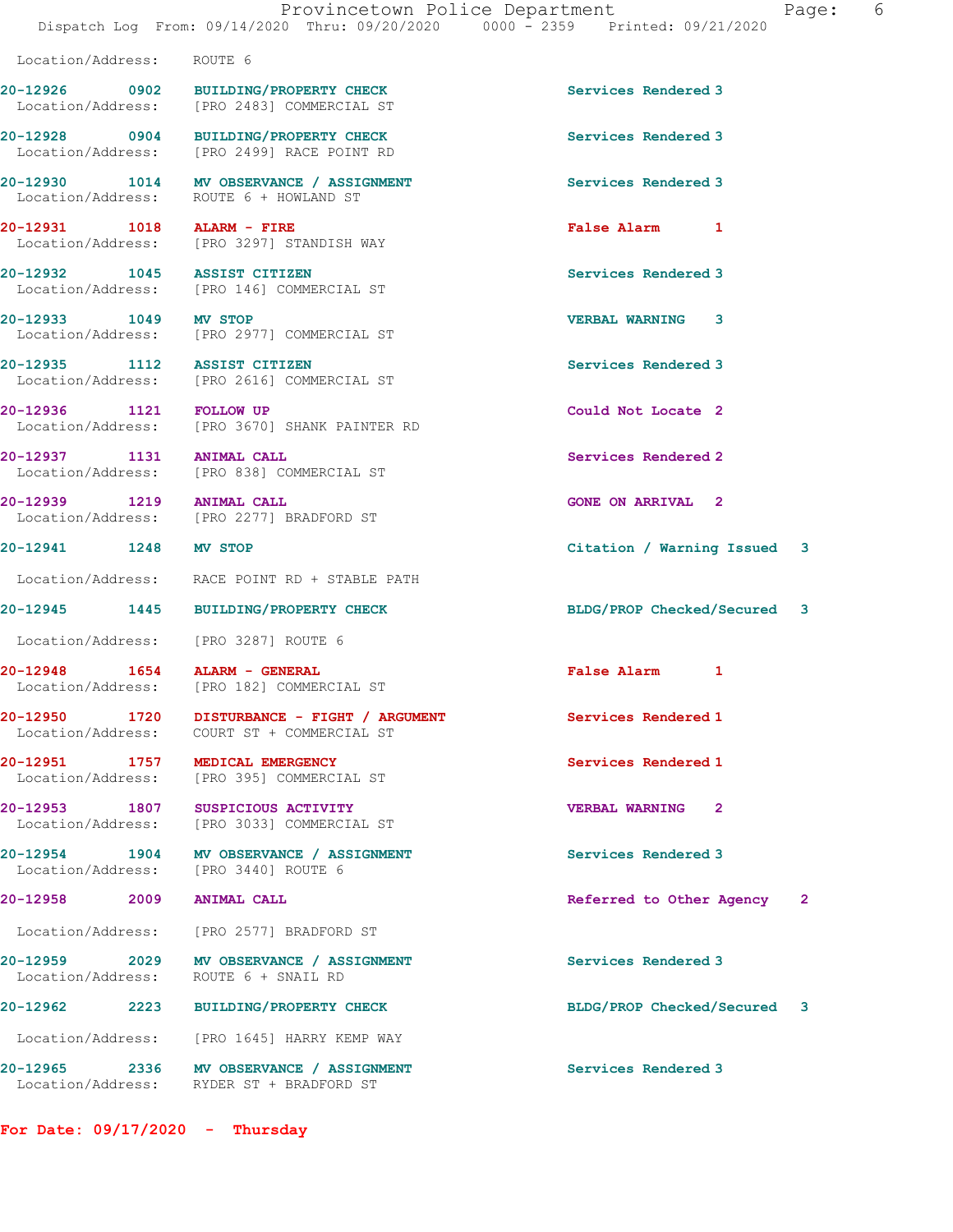| 20-12966 0022                      |      | <b>FOLLOW UP</b><br>Location/Address: [PRO 1408] OLD COLONY WAY                                                 | Services Rendered 2         |   |
|------------------------------------|------|-----------------------------------------------------------------------------------------------------------------|-----------------------------|---|
|                                    |      | 20-12968 0121 BUILDING/PROPERTY CHECK<br>Location/Address: [PRO 526] RYDER ST EXT                               | Services Rendered 3         |   |
|                                    |      | 20-12969 0144 MV OBSERVANCE / ASSIGNMENT<br>Location/Address: [PRO 447] JEROME SMITH RD                         | Services Rendered 3         |   |
| 20-12970 0158                      |      | <b>BUILDING/PROPERTY CHECK</b><br>Location/Address: [PRO 2483] COMMERCIAL ST                                    | Services Rendered 3         |   |
| 20-12971 0226                      |      | <b>BUILDING/PROPERTY CHECK</b>                                                                                  | BLDG/PROP Checked/Secured 3 |   |
| Location/Address:                  |      | [PRO 440] HARRY KEMP WAY                                                                                        |                             |   |
| 20-12972 0227<br>Location/Address: |      | <b>BUILDING/PROPERTY CHECK</b><br>[PRO 2540] RACE POINT RD                                                      | Services Rendered 3         |   |
| 20-12973 0302                      |      | <b>BUILDING/PROPERTY CHECK</b>                                                                                  | BLDG/PROP Checked/Secured 3 |   |
|                                    |      | Location/Address: [PRO 1778] SHANK PAINTER RD                                                                   |                             |   |
|                                    |      | 20-12974 0419 MEDICAL EMERGENCY<br>Location/Address: [PRO 542] SHANK PAINTER RD<br>Refer To $P/C$ : $20-123-AR$ | Services Rendered 1         |   |
|                                    |      | 20-12975 0453 BUILDING/PROPERTY CHECK<br>Location/Address: [PRO 571] ALDEN ST                                   | Services Rendered 3         |   |
|                                    |      | 20-12976 0506 MV OBSERVANCE / ASSIGNMENT<br>Location/Address: JEROME SMITH RD + SHANK PAINTER RD                | Services Rendered 3         |   |
|                                    |      | 20-12977 0552 BUILDING/PROPERTY CHECK                                                                           | BLDG/PROP Checked/Secured 3 |   |
|                                    |      | Location/Address: [PRO 1780] JOHNSON ST                                                                         |                             |   |
| 20-12978 0630                      |      | SERVICE CALL - POLICE<br>Location/Address: [PRO 516] RACE POINT RD                                              | Services Rendered 3         |   |
| 20-12979 0705 FOLLOW UP            |      | Location/Address: [PRO 838] COMMERCIAL ST                                                                       | Services Rendered 2         |   |
|                                    |      | 20-12980 0745 BUILDING/PROPERTY CHECK<br>Location/Address: [PRO 2490] PROVINCELANDS RD                          | Services Rendered 3         |   |
| 20-12982 0830                      |      | MEDICAL EMERGENCY<br>Location/Address: COMMERCIAL ST                                                            | Services Rendered 1         |   |
|                                    |      | 20-12983 0858 MEDICAL EMERGENCY<br>Location/Address: [PRO 518] RACE POINT RD                                    | Services Rendered 1         |   |
|                                    |      | 20-12985 0940 MV OBSERVANCE / ASSIGNMENT<br>Location/Address: ROUTE 6 + HOWLAND ST                              | Services Rendered 3         |   |
| 20-12987                           | 1000 | <b>BUILDING/PROPERTY CHECK</b>                                                                                  | BLDG/PROP Checked/Secured   | 3 |
|                                    |      | Location/Address: [PRO 3287] ROUTE 6                                                                            |                             |   |
| 20-12988 1004 911 - GENERAL        |      | Location/Address: [PRO 105] COMMERCIAL ST                                                                       | Could Not Locate 1          |   |
| 20-12989 1031                      |      | <b>FOLLOW UP</b><br>Location/Address: [PRO 539] SHANK PAINTER RD                                                | Services Rendered 2         |   |
|                                    |      | 20-12990 1103 PARKING COMPLAINT<br>Location/Address: [PRO 2110] TREMONT ST                                      | SPOKEN TO<br>3              |   |
|                                    |      | 20-12991 1117 MV OBSERVANCE / ASSIGNMENT<br>Location/Address: HOWLAND ST + BRADFORD ST                          | Services Rendered 3         |   |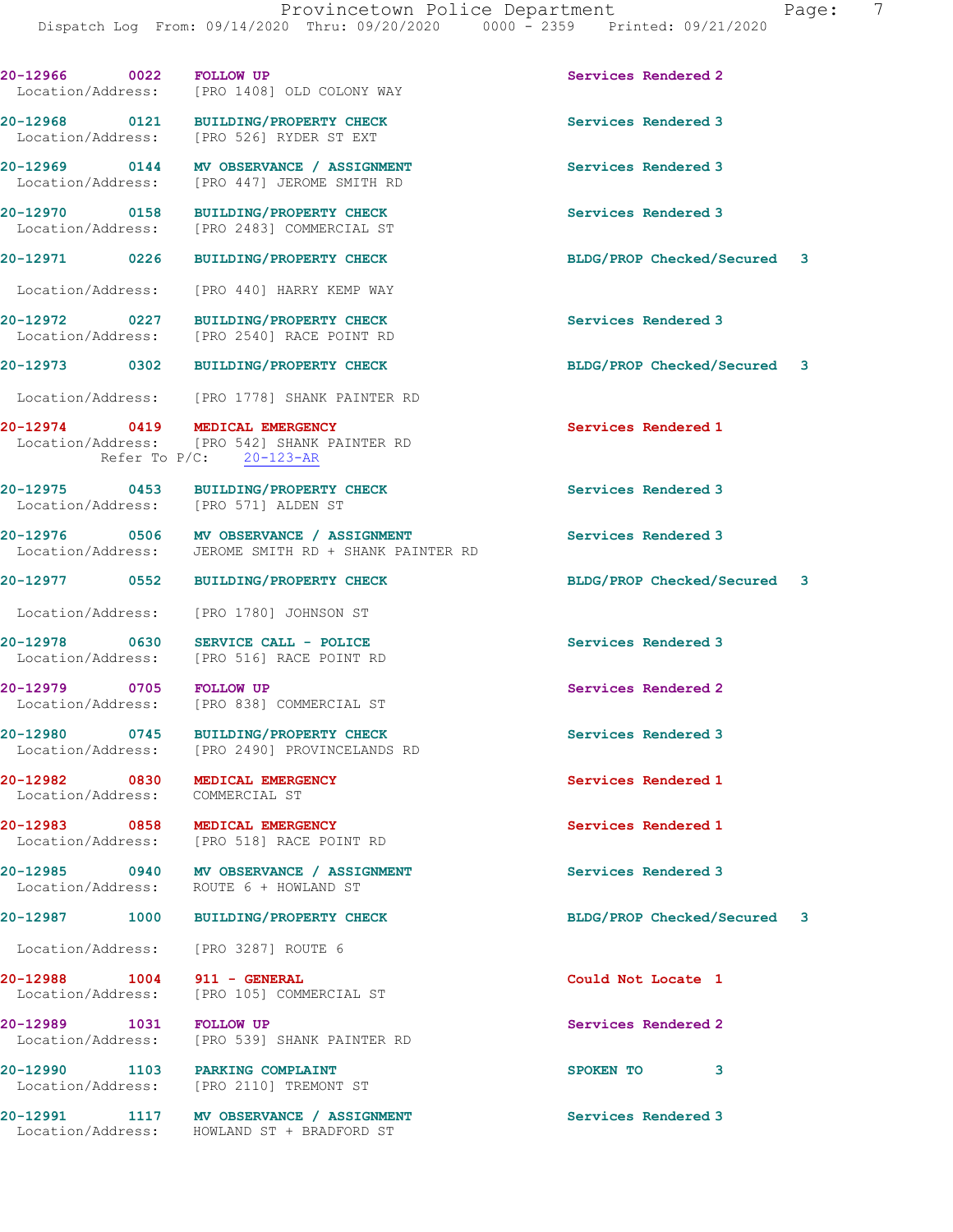Provincetown Police Department Page: 8 Dispatch Log From: 09/14/2020 Thru: 09/20/2020 0000 - 2359 Printed: 09/21/2020 20-12994 1219 MEDICAL EMERGENCY Transported to Hospital 1 Location/Address: [PRO 3151] COMMERCIAL ST 20-12995 1308 ANIMAL CALL 300 120 SPOKEN TO 2 Location/Address: BANGS ST + BRADFORD ST 20-12997 1411 MEDICAL EMERGENCY PATIENT REFUSAL 1 Location/Address: [PRO 1892] SHANK PAINTER RD 20-12998 1427 MEDICAL EMERGENCY PATIENT REFUSAL 1 Location/Address: [PRO 249] COMMERCIAL ST 20-13000 1508 FOLLOW UP Services Rendered 2 Location/Address: [PRO 542] SHANK PAINTER RD Refer To Arrest: 20-49-AR 20-13001 1536 GENERAL INFO 20 20 No Action Required 3 Location/Address: [PRO 349] COMMERCIAL ST 20-13002 1542 MV STOP Citation / Warning Issued 3 Location/Address: ROUTE 6 20-13004 1639 MEDICAL EMERGENCY Transported to Hospital 1 Location/Address: [PRO 1493] UPPER MILLER HILL RD 20-13005 1641 MV STOP VERBAL WARNING 3 Location/Address: [PRO 356] COMMERCIAL ST 20-13006 1651 HARASSMENT / THREATS Services Rendered 2 Location/Address: [PRO 1439] UPPER MILLER HILL RD 20-13007 1659 MV OBSERVANCE / ASSIGNMENT Services Rendered 3 Location/Address: ROUTE 6 + SNAIL RD 20-13008 1746 SERVE WARRANT **1200** Could Not Locate 3 Location/Address: [PRO 1288] BRADFORD ST 20-13010 1830 COMPLAINT - GENERAL SPOKEN TO 3<br>
Location/Address: [PRO 542] SHANK PAINTER RD [PRO 542] SHANK PAINTER RD 20-13011 1837 MV STOP VERBAL WARNING 3 Location/Address: ROUTE 6 20-13012 1926 PARKING COMPLAINT Citation / Warning Issued 3 Location/Address: [PRO 105] COMMERCIAL ST 20-13014 2005 MV STOP 2005 20 No Action Required 3 Location/Address: [PRO 80] CARVER ST 20-13015 2023 MV COMPLAINT 2000 2000 2000 VERBAL WARNING 2 Location/Address: [PRO 3672] ROUTE 6 20-13016 2111 MV OBSERVANCE / ASSIGNMENT Services Rendered 3 Location/Address: [PRO 2277] BRADFORD ST 20-13017 2126 MV STOP VERBAL WARNING 3 Location/Address: BRADFORD ST 20-13018 2134 LOST PROPERTY Services Rendered 3 Location/Address: [PRO 2206] PILGRIMS LANDING 20-13019 2314 MV OBSERVANCE / ASSIGNMENT Services Rendered 3 Location/Address: BRADFORD ST + HOWLAND ST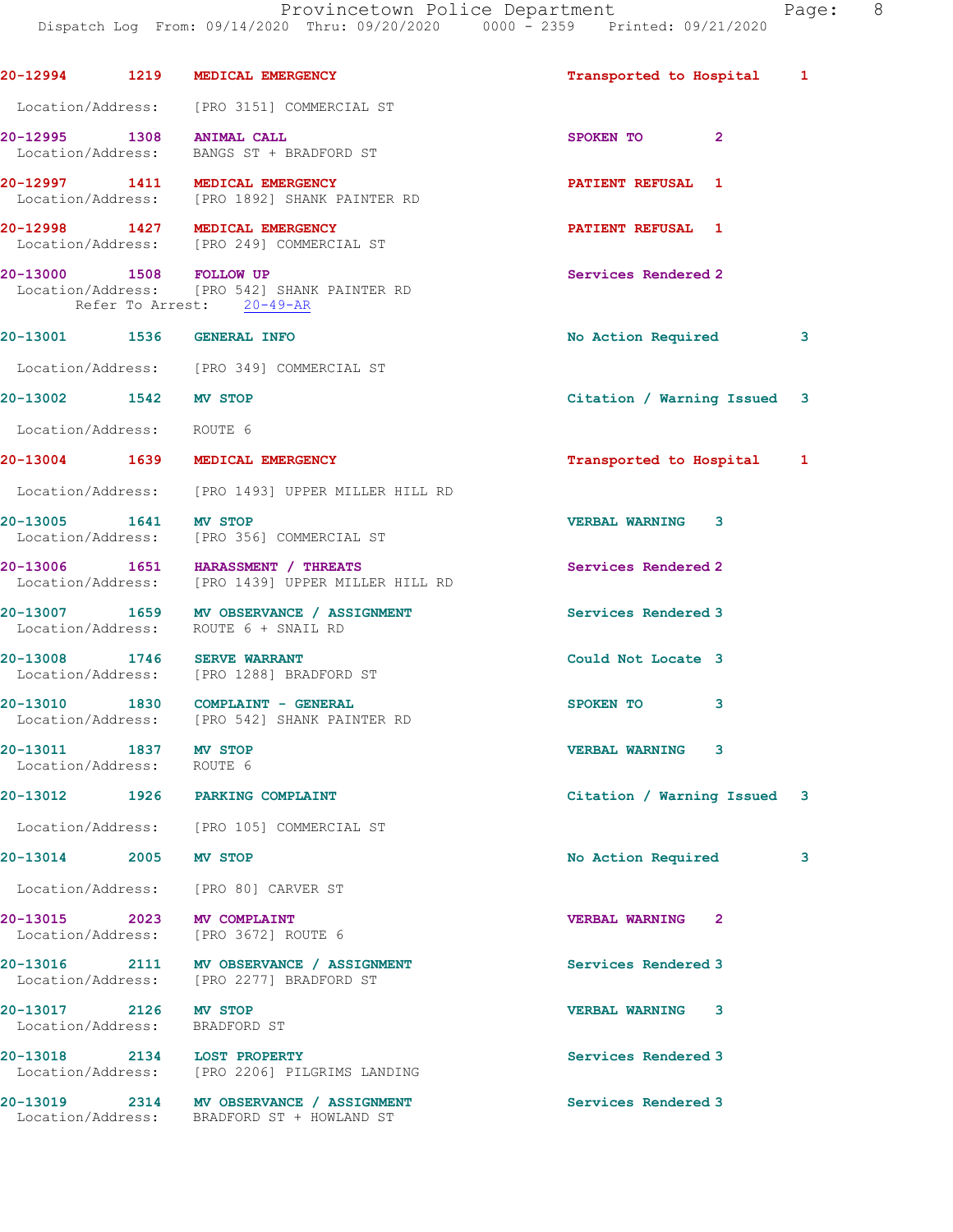|                                 | Provincetown Police Department<br>Dispatch Log From: 09/14/2020 Thru: 09/20/2020 0000 - 2359 Printed: 09/21/2020 |                             | 9<br>Page: |
|---------------------------------|------------------------------------------------------------------------------------------------------------------|-----------------------------|------------|
|                                 | 20-13021 2319 NOISE COMPLAINT<br>Location/Address: [PRO 4125] HARBOR HILL RD                                     | SPOKEN TO<br>3              |            |
|                                 | 20-13022 2339 BUILDING/PROPERTY CHECK                                                                            | BLDG/PROP Checked/Secured 3 |            |
|                                 | Location/Address: [PRO 526] RYDER ST EXT                                                                         |                             |            |
| For Date: $09/18/2020 -$ Friday |                                                                                                                  |                             |            |
|                                 | 20-13024 0037 BUILDING/PROPERTY CHECK                                                                            | BLDG/PROP Checked/Secured 3 |            |
|                                 | Location/Address: [PRO 1638] COMMERCIAL ST                                                                       |                             |            |
|                                 | 20-13025 0041 BUILDING/PROPERTY CHECK                                                                            | BLDG/PROP Checked/Secured 3 |            |
|                                 | Location/Address: [PRO 3443] COMMERCIAL ST                                                                       |                             |            |
| 20-13027 0053 MV STOP           | Location/Address: CONWELL ST + ROUTE 6                                                                           | <b>VERBAL WARNING 3</b>     |            |
|                                 | 20-13028 0121 MV OBSERVANCE / ASSIGNMENT<br>Location/Address: HIGH POLE HILL + BRADFORD ST                       | Services Rendered 3         |            |
| 20-13029 0139 MV STOP           | Location/Address: BRADFORD ST + CARVER ST                                                                        | <b>VERBAL WARNING 3</b>     |            |
| 20-13030 0206 MV STOP           | Location/Address: [PRO 2518] ROUTE 6                                                                             | VERBAL WARNING 3            |            |
|                                 | 20-13031 0218 BUILDING/PROPERTY CHECK                                                                            | BLDG/PROP Checked/Secured 3 |            |
|                                 | Location/Address: [PRO 3430] COMMERCIAL ST                                                                       |                             |            |
|                                 | 20-13032 0222 BUILDING/PROPERTY CHECK<br>Location/Address: [PRO 2540] RACE POINT RD                              | Services Rendered 3         |            |
|                                 | 20-13033 0228 MV OBSERVANCE / ASSIGNMENT<br>Location/Address: ROUTE 6 + SNAIL RD                                 | Services Rendered 3         |            |
|                                 | 20-13035 0623 MEDICAL EMERGENCY<br>Location/Address: [PRO 542] SHANK PAINTER RD<br>Refer To Arrest: 20-124-AR    | Services Rendered 1         |            |
|                                 | Location/Address: [PRO 516] RACE POINT RD                                                                        | Services Rendered 3         |            |
| 20-13037 0634 MV STOP           | Location/Address: [PRO 521] ROUTE 6                                                                              | <b>VERBAL WARNING</b><br>3  |            |
| 20-13038 0736 ANIMAL CALL       | Location/Address: [PRO 1949] WHORFS CT                                                                           | <b>GONE ON ARRIVAL 2</b>    |            |
| 20-13039 0739 MV STOP           | Location/Address: [PRO 2513] ROUTE 6                                                                             | <b>VERBAL WARNING</b><br>3  |            |
| 20-13040 0753 ANIMAL CALL       | Location/Address: BANGS ST + BRADFORD ST                                                                         | Could Not Locate 2          |            |
|                                 | 20-13041 0819 PARKING COMPLAINT                                                                                  | Citation / Warning Issued 3 |            |
|                                 | Location/Address: [PRO 2500] COMMERCIAL ST                                                                       |                             |            |
| Location/Address:               | 20-13042 0826 PARK, WALK & TALK<br>[PRO 2500] COMMERCIAL ST                                                      | Services Rendered 3         |            |
|                                 | 20-13044 0842 BUILDING/PROPERTY CHECK<br>Location/Address: [PRO 2206] PILGRIMS LANDING                           | Services Rendered 3         |            |
| 20-13046 0918 MV STOP           |                                                                                                                  | Citation / Warning Issued 3 |            |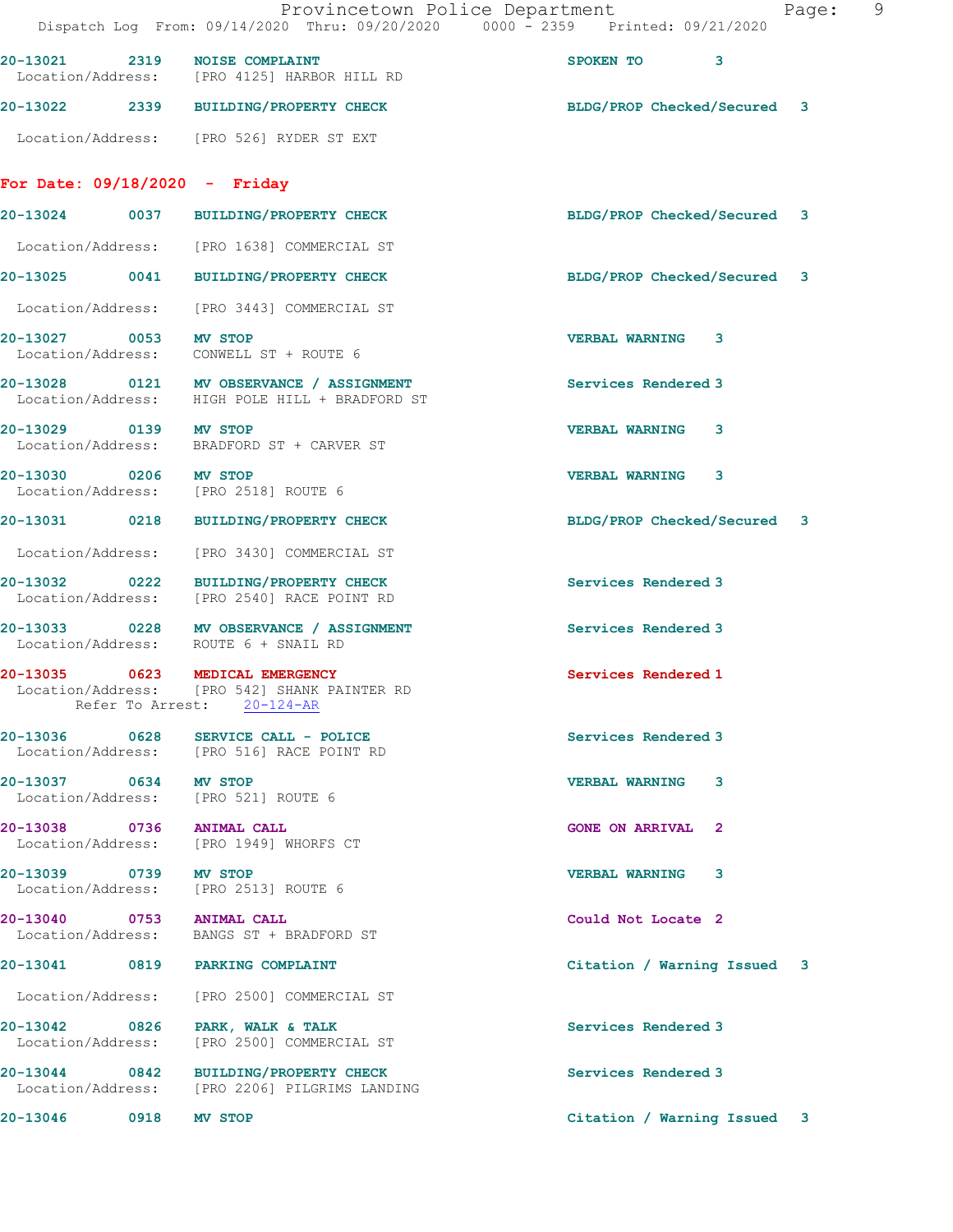|                         | Dispatch Log From: 09/14/2020 Thru: 09/20/2020 0000 - 2359 Printed: 09/21/2020                           | Provincetown Police Department | Page:        | 10 |
|-------------------------|----------------------------------------------------------------------------------------------------------|--------------------------------|--------------|----|
|                         | Location/Address: LAW ST + BRADFORD ST                                                                   |                                |              |    |
|                         | 20-13047 0943 BUILDING/PROPERTY CHECK                                                                    | BLDG/PROP Checked/Secured 3    |              |    |
|                         | Location/Address: [PRO 3317] CEMETERY RD                                                                 |                                |              |    |
|                         | 20-13048 0945 BUILDING/PROPERTY CHECK                                                                    | BLDG/PROP Checked/Secured 3    |              |    |
|                         | Location/Address: [PRO 3318] CEMETERY RD                                                                 |                                |              |    |
|                         | 20-13051 1000 SERVICE CALL - POLICE<br>Location/Address: [PRO 569] WINSLOW ST                            | Services Rendered 3            |              |    |
| 20-13050 1014 MV STOP   | Location/Address: ROUTE 6 + SNAIL RD                                                                     | <b>VERBAL WARNING 3</b>        |              |    |
| 20-13052 1029 MV STOP   | Location/Address: [PRO 569] WINSLOW ST                                                                   | <b>VERBAL WARNING</b><br>3     |              |    |
|                         | 20-13053 1032 ASSIST CITIZEN<br>Location/Address: COMMERCIAL ST                                          | Could Not Locate 3             |              |    |
| 20-13054 1102 FOLLOW UP | Location/Address: [PRO 3670] SHANK PAINTER RD                                                            | SPOKEN TO<br>$\mathbf{2}$      |              |    |
|                         | 20-13056 1118 MV OBSERVANCE / ASSIGNMENT<br>Location/Address: ROUTE 6 + SNAIL RD                         | Services Rendered 3            |              |    |
| 20-13057 1120 MV STOP   |                                                                                                          | Citation / Warning Issued 3    |              |    |
|                         | Location/Address: ROUTE 6 + CONWELL ST                                                                   |                                |              |    |
|                         | 20-13058 1146 SERVICE CALL - POLICE<br>Location/Address: [PRO 537] SHANK PAINTER RD                      | Services Rendered 3            |              |    |
|                         | 20-13059 1200 PARKING COMPLAINT<br>Location/Address: [PRO 451] JOHNSON ST                                | SPOKEN TO 3                    |              |    |
|                         | 20-13062 1238 BUILDING/PROPERTY CHECK<br>Location/Address: [PRO 444] HIGH POLE HILL                      | Services Rendered 3            |              |    |
| 20-13064 1339           | MV STOP<br>Location/Address: BRADFORD ST EXT + MEADOW RD                                                 | <b>VERBAL WARNING 3</b>        |              |    |
|                         | 20-13065 1340 MEDICAL EMERGENCY                                                                          | Transported to Hospital 1      |              |    |
|                         | Location/Address: [PRO 542] SHANK PAINTER RD<br>Refer To Arrest: 20-124-AR<br>Refer To $P/C$ : 20-125-AR |                                |              |    |
|                         | $20-13066$ 1416 ALARM - FIRE<br>Location/Address: [PRO 2368] SHANK PAINTER RD                            | False Alarm 1                  |              |    |
| 20-13067 1515 FOLLOW UP | Location/Address: [PRO 1387] JEROME SMITH RD<br>Refer To $P/C$ : 20-125-AR                               | SPOKEN TO<br>2                 |              |    |
|                         | 20-13070 1726 LOST PROPERTY<br>Location/Address: [PRO 542] SHANK PAINTER RD                              | Services Rendered 3            |              |    |
|                         | 20-13072 1758 MEDICAL EMERGENCY<br>Location/Address: [PRO 2647] SHANK PAINTER RD                         | <b>PATIENT REFUSAL 1</b>       |              |    |
| 20-13073 1803 TRESPASS  | Location/Address: [PRO 1919] KILEY CT                                                                    | Peace Restored 2               |              |    |
|                         | 20-13075 1804 MV DISABLED                                                                                | No Action Required             | $\mathbf{2}$ |    |
|                         | Location/Address: [PRO 812] COMMERCIAL ST                                                                |                                |              |    |
|                         | 20-13074 1806 PROPERTY DAMAGE                                                                            | Services Rendered 3            |              |    |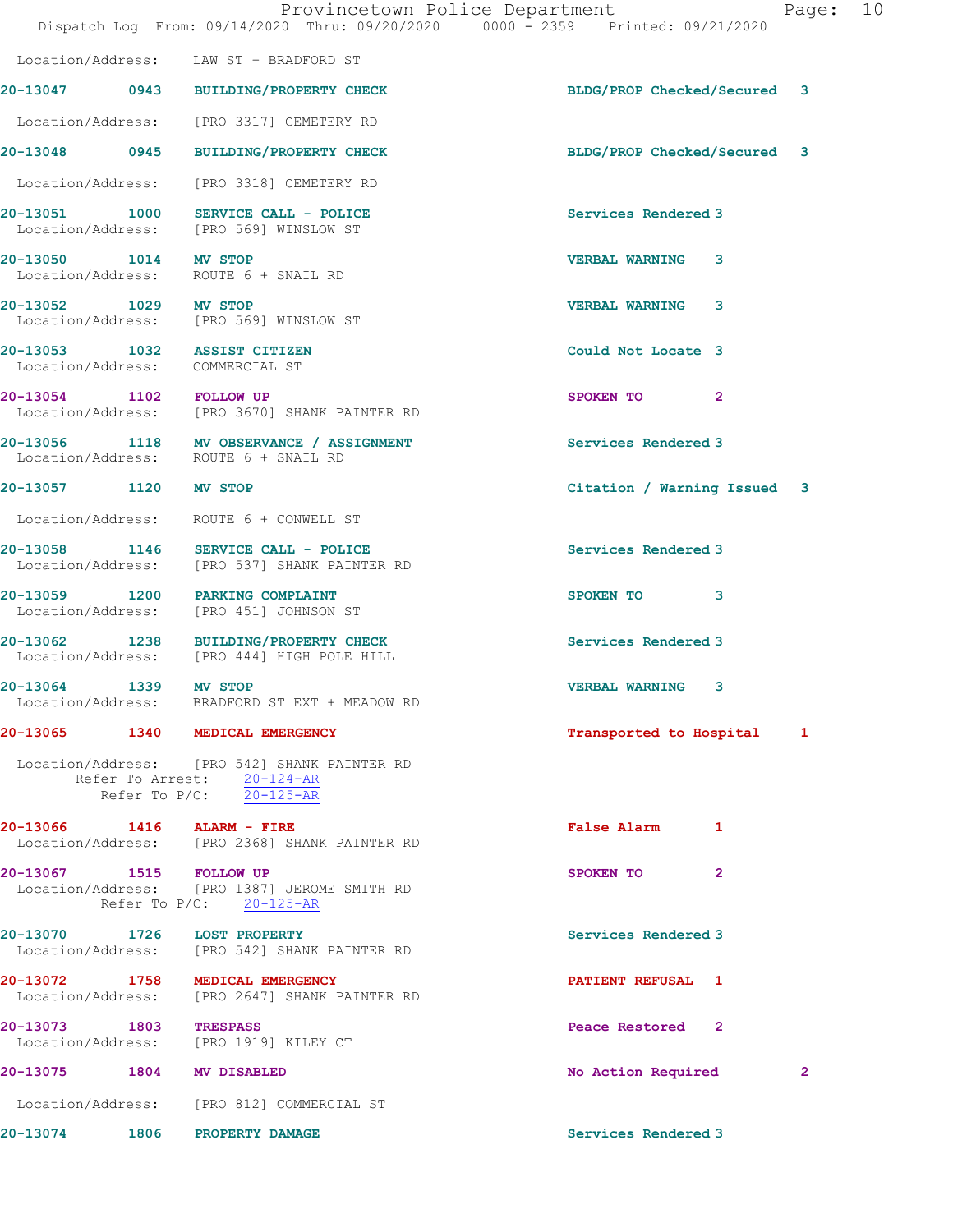|                                     | Provincetown Police Department<br>Dispatch Log From: 09/14/2020 Thru: 09/20/2020 0000 - 2359 Printed: 09/21/2020 |                             | Page: 11     |  |
|-------------------------------------|------------------------------------------------------------------------------------------------------------------|-----------------------------|--------------|--|
|                                     | Location/Address: [PRO 2548] HOWLAND ST                                                                          |                             |              |  |
| 20-13076 1824 LOST PROPERTY         | Location/Address: [PRO 2277] BRADFORD ST                                                                         | Services Rendered 3         |              |  |
|                                     | 20-13079 1843 SERVICE CALL - POLICE<br>Location/Address: [PRO 506] PEARL ST                                      | Services Rendered 3         |              |  |
| 20-13081 1933 TRAFFIC CONTROL       | Location/Address: JOHNSON ST + COMMERCIAL ST                                                                     | Services Rendered 3         |              |  |
|                                     | 20-13083 2107 MV OBSERVANCE / ASSIGNMENT<br>Location/Address: BRADFORD ST + HOWLAND ST                           | Services Rendered 3         |              |  |
| 20-13084 2114 MV STOP               |                                                                                                                  | No Action Required          | 3            |  |
| Location/Address: ROUTE 6           |                                                                                                                  |                             |              |  |
|                                     | 20-13086 2302 BUILDING/PROPERTY CHECK<br>Location/Address: [PRO 2512] JEROME SMITH RD                            | Services Rendered 3         |              |  |
| 20-13087 2306 MV STOP               | Location/Address: [PRO 2521] ROUTE 6                                                                             | VERBAL WARNING 3            |              |  |
| 20-13088 2318 MV STOP               | Location/Address: [TRU] SHORE RD + STOTT'S CRSG                                                                  | VERBAL WARNING 3            |              |  |
| 20-13089 2351 ASSIST CITIZEN        | Location/Address: [PRO 526] RYDER ST EXT                                                                         | Services Rendered 3         |              |  |
| For Date: $09/19/2020 -$ Saturday   |                                                                                                                  |                             |              |  |
| 20-13090 0017 MEDICAL EMERGENCY     | Location/Address: [PRO 2924] WEST VINE ST                                                                        | PATIENT REFUSAL 1           |              |  |
| 20-13091 0020 MV STOP               |                                                                                                                  | Citation / Warning Issued 3 |              |  |
| Location/Address: [PRO 521] ROUTE 6 |                                                                                                                  |                             |              |  |
| Location/Address:                   | 20-13094 0213 ASSIST DEPARTMENT / MUTUAL AID Services Rendered 3<br>[PRO 2521] ROUTE 6                           |                             |              |  |
|                                     | 20-13095 0316 SUSPICIOUS ACTIVITY<br>Location/Address: [PRO 2315] CONWELL ST                                     | Services Rendered 2         |              |  |
|                                     | 20-13096 0523 BUILDING/PROPERTY CHECK<br>Location/Address: [PRO 3259] MACMILLAN WHARF                            | Services Rendered 3         |              |  |
| Location/Address:                   | 20-13097 0547 MV OBSERVANCE / ASSIGNMENT<br>ROUTE 6                                                              | Services Rendered 3         |              |  |
|                                     | 20-13098 0626 SERVICE CALL - POLICE<br>Location/Address: [PRO 516] RACE POINT RD                                 | Services Rendered 3         |              |  |
| 20-13099 0828 MV STOP               | Location/Address: [PRO 3259] MACMILLAN WHARF                                                                     | <b>VERBAL WARNING</b><br>3  |              |  |
| 20-13100 0837                       | <b>MV STOP</b><br>Location/Address: [PRO 3296] SHANK PAINTER RD                                                  | VERBAL WARNING 3            |              |  |
| 20-13101 0841 FOLLOW UP             | Location/Address: [PRO 838] COMMERCIAL ST                                                                        | Could Not Locate 2          |              |  |
| 20-13103 0846 HAZARDS               |                                                                                                                  | Referred to Other Agency    | $\mathbf{2}$ |  |
|                                     | Location/Address: [PRO 4084] COMMERCIAL ST                                                                       |                             |              |  |
| 20-13102<br>0847                    | <b>MV STOP</b>                                                                                                   | Citation / Warning Issued 3 |              |  |

Location/Address: [PRO 2521] ROUTE 6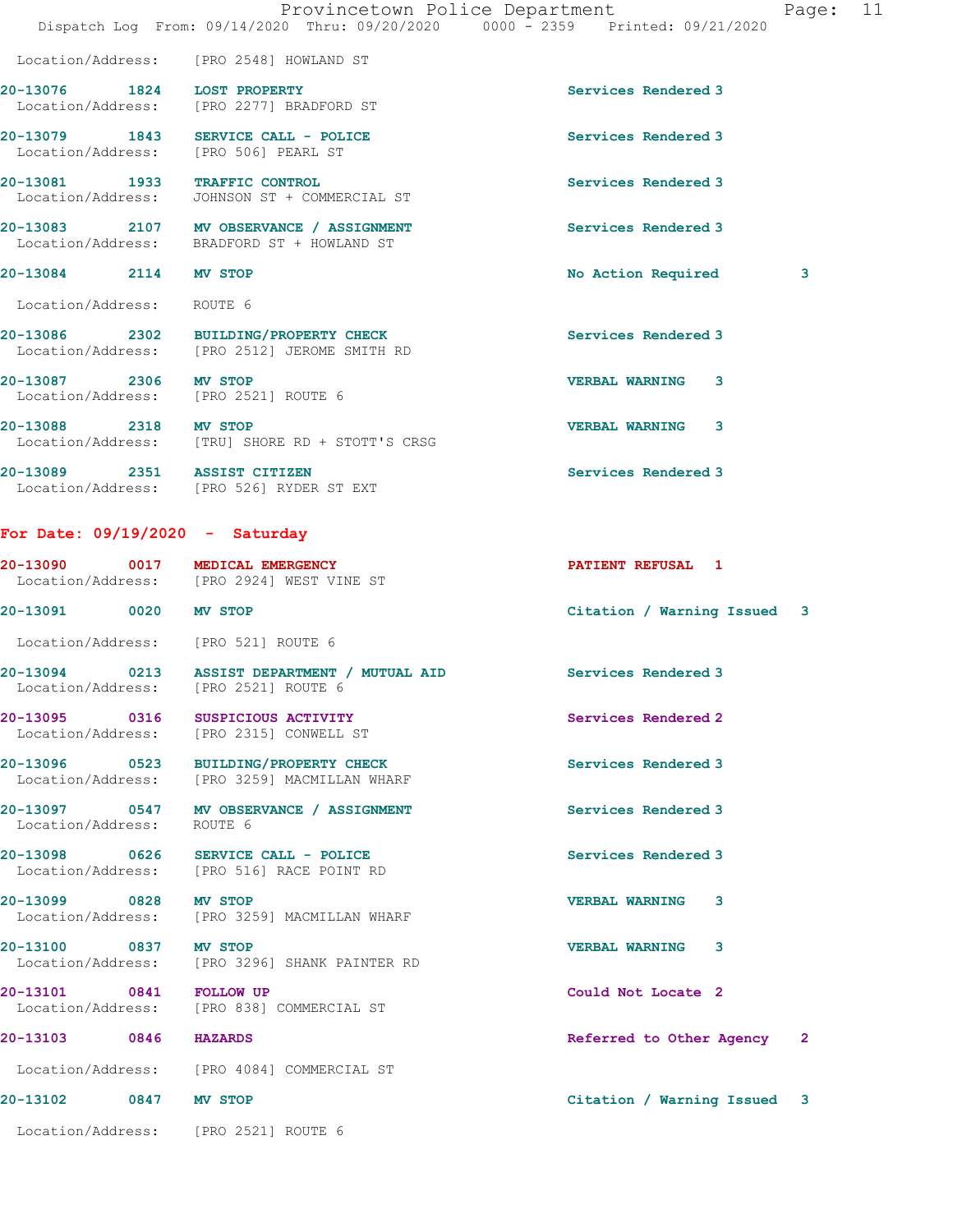|                               | 20-13105 0907 BUILDING/PROPERTY CHECK<br>Location/Address: [PRO 2206] PILGRIMS LANDING    | Services Rendered 3         |
|-------------------------------|-------------------------------------------------------------------------------------------|-----------------------------|
|                               | 20-13106 0908 HARASSMENT / THREATS<br>Location/Address: [PRO 991] MECHANIC ST             | SPOKEN TO 2                 |
| 20-13107 0914                 | <b>BUILDING/PROPERTY CHECK</b>                                                            | BLDG/PROP Checked/Secured 3 |
|                               | Location/Address: [PRO 3287] ROUTE 6                                                      |                             |
|                               | 20-13108 0937 COMPLAINT - GENERAL<br>Location/Address: RYDER ST + COMMERCIAL ST           | SPOKEN TO<br>3              |
| 20-13109 0951 MV STOP         | Location/Address: BRADFORD ST + CONWAY ST                                                 | 3<br><b>VERBAL WARNING</b>  |
|                               | 20-13114 1117 PARKING COMPLAINT<br>Location/Address: PEARL ST + BREWSTER ST               | <b>GONE ON ARRIVAL 3</b>    |
| 20-13115 1146 TRAFFIC CONTROL | Location/Address: [PRO 526] RYDER ST EXT                                                  | Services Rendered 3         |
| 20-13117 1222 ASSIST CITIZEN  | Location/Address: [PRO 542] SHANK PAINTER RD                                              | Services Rendered 3         |
| 20-13118 1228                 | <b>TRESPASS</b><br>Location/Address: [PRO 1919] KILEY CT                                  | SPOKEN TO<br>2              |
| 20-13119 1241 HAZARDS         | Location/Address: [PRO 223] COMMERCIAL ST                                                 | SPOKEN TO<br>2              |
| 20-13120 1249 SHOPLIFTING     | Location/Address: [PRO 230] COMMERCIAL ST                                                 | Services Rendered 3         |
| 20-13122 1325 ALARM - FIRE    | Location/Address: [PRO 3430] COMMERCIAL ST                                                | False Alarm 1               |
|                               | 20-13123 1329 SERVE PROTECTION ORDER<br>Location/Address: [PRO 542] SHANK PAINTER RD      | Services Rendered 2         |
| 20-13125 1341 ALARM - GENERAL |                                                                                           | BLDG/PROP Checked/Secured 1 |
|                               | Location/Address: [PRO 2018] COMMERCIAL ST                                                |                             |
| 20-13127 1507                 | PARKING COMPLAINT<br>Location/Address: [PRO 182] COMMERCIAL ST                            | Services Rendered 3         |
|                               | 20-13128 1528 DISTURBANCE - FIGHT / ARGUMENT<br>Location/Address: [PRO 175] COMMERCIAL ST | Services Rendered 1         |
| 20-13129 1535 911 - GENERAL   | Location/Address: [PRO 2499] RACE POINT RD                                                | Services Rendered 1         |
|                               | 20-13130 1543 LOST CELLPHONE AND ID<br>Location/Address: [PRO 2499] RACE POINT RD         | Services Rendered 3         |
| 20-13131 1559 MV COLLISION    | Location/Address: [PRO 2513] ROUTE 6<br>Refer To Accident: 20-60-AC                       | Vehicle Towed 1             |
|                               | 20-13134 1703 MEDICAL EMERGENCY<br>Location/Address: [PRO 1892] SHANK PAINTER RD          | Services Rendered 1         |
| 20-13135 1708 ALARM - FIRE    | Location/Address: [PRO 3222] ALDEN ST                                                     | Services Rendered 1         |
| 20-13136 1728 LOST RING       | Location/Address: [PRO 204] COMMERCIAL ST                                                 | Services Rendered 3         |
| 20-13138<br>1821              | SUSPICIOUS ACTIVITY                                                                       | Services Rendered 2         |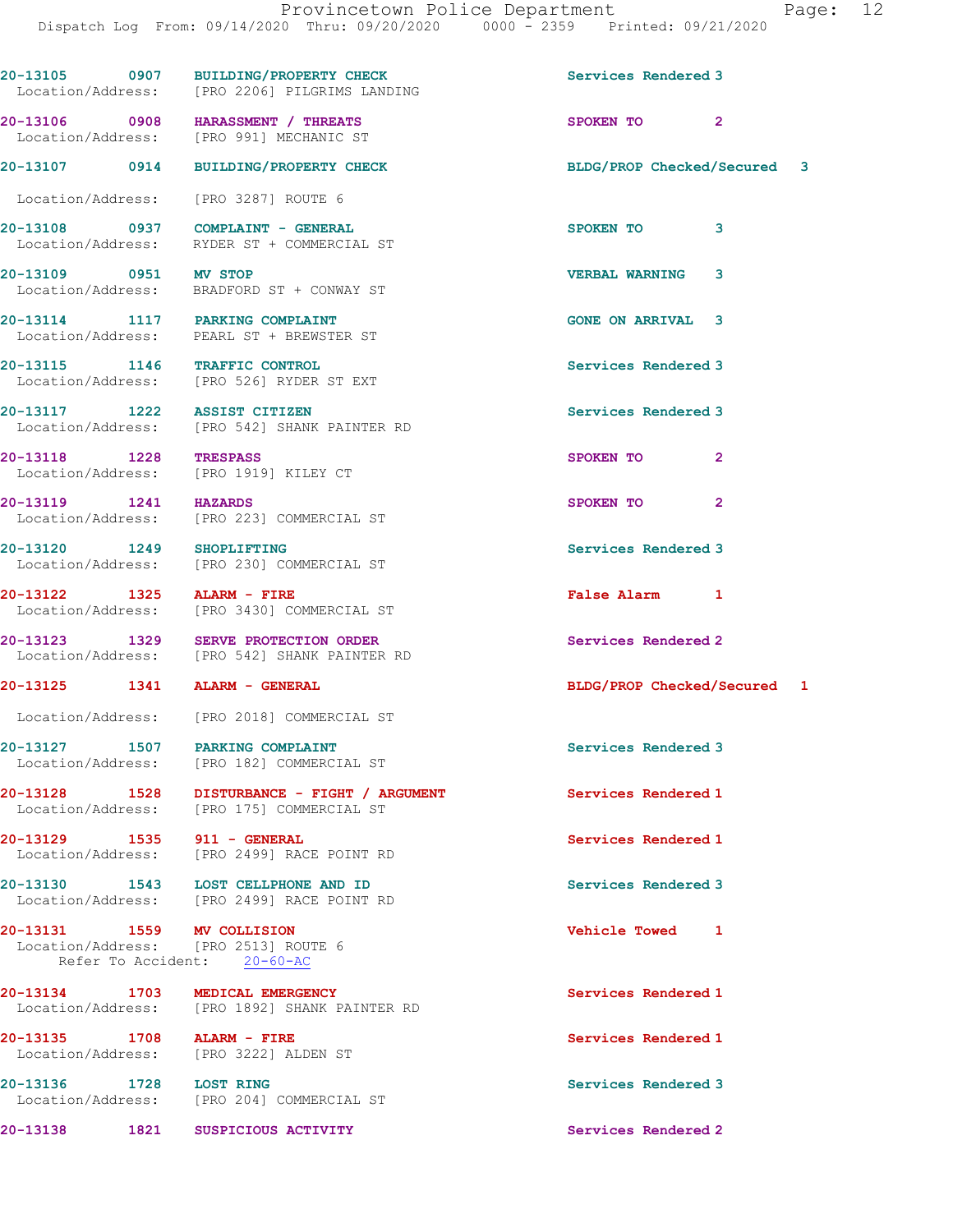20-13141 1858 CROWDS/OVERCROWDING Services Rendered 2 Location/Address: [PRO 1823] BAYBERRY AVE 20-13142 1913 ASSIST CITIZEN Services Rendered 3 Location/Address: [PRO 175] COMMERCIAL ST 20-13144 2010 MV STOP VERBAL WARNING 3 Location/Address: [PRO 2521] ROUTE 6 20-13145 2012 MV STOP VERBAL WARNING 3 Location/Address: [PRO 2521] ROUTE 6 20-13146 2015 MEDICAL EMERGENCY Services Rendered 1 Location/Address: [PRO 1011] NELSON AVE 20-13147 2019 ALARM - FIRE **Extinguished** 1 Location/Address: [PRO 2610] BRADFORD ST 20-13148 2029 SERVE SUMMONS SPOKEN TO 3 Location/Address: [PRO 1564] CONWELL ST 20-13150 2056 MEDICAL EMERGENCY Services Rendered 1 Location/Address: GOSNOLD ST + BRADFORD ST 20-13152 2107 PARKING COMPLAINT Services Rendered 3 Location/Address: [PRO 1997] COMMERCIAL ST 20-13153 2118 PARKING COMPLAINT COME ON ARRIVAL 3 Location/Address: [PRO 3448] BRADFORD ST + PLEASANT ST 20-13154 2226 MEDICAL EMERGENCY PATIENT REFUSAL 1 Location/Address: [PRO 965] KIMBERLY LN 20-13155 2317 MV OBSERVANCE / ASSIGNMENT Services Rendered 3 Location/Address: BRADFORD ST + RYDER ST 20-13157 2345 MV STOP 2008 2009 No Action Required 3

Location/Address: [PRO 2520] PRINCE ST

Location/Address: [PRO 2577] BRADFORD ST

## For Date: 09/20/2020 - Sunday

|                   | 20-13158 0015 BUILDING/PROPERTY CHECK<br>Location/Address: [PRO 2540] RACE POINT RD | Services Rendered 3         |
|-------------------|-------------------------------------------------------------------------------------|-----------------------------|
|                   | 20-13160 0413 BUILDING/PROPERTY CHECK                                               | BLDG/PROP Checked/Secured 3 |
|                   | Location/Address: [PRO 2977] COMMERCIAL ST                                          |                             |
|                   | 20-13161 0430 PARKING COMPLAINT<br>Location/Address: [PRO 3259] MACMILLAN WHARF     | Services Rendered 3         |
|                   | Location/Address: [PRO 517] RACE POINT RD                                           | Services Rendered 2         |
|                   | 20-13163 0518 BUILDING/PROPERTY CHECK<br>Location/Address: [PRO 2489] BRADFORD ST   | Services Rendered 3         |
|                   | 20-13164 0524 BUILDING/PROPERTY CHECK<br>Location/Address: [PRO 3440] ROUTE 6       | Services Rendered 3         |
| Location/Address: | 20-13165 0526 MV OBSERVANCE / ASSIGNMENT<br>[PRO 3672] ROUTE 6                      | Services Rendered 3         |
|                   | $20-13166$ 0800 SERVICE CALL - POLICE<br>Location/Address: [PRO 516] RACE POINT RD  | Services Rendered 3         |
|                   |                                                                                     |                             |

20-13167 0844 911 - GENERAL Services Rendered 1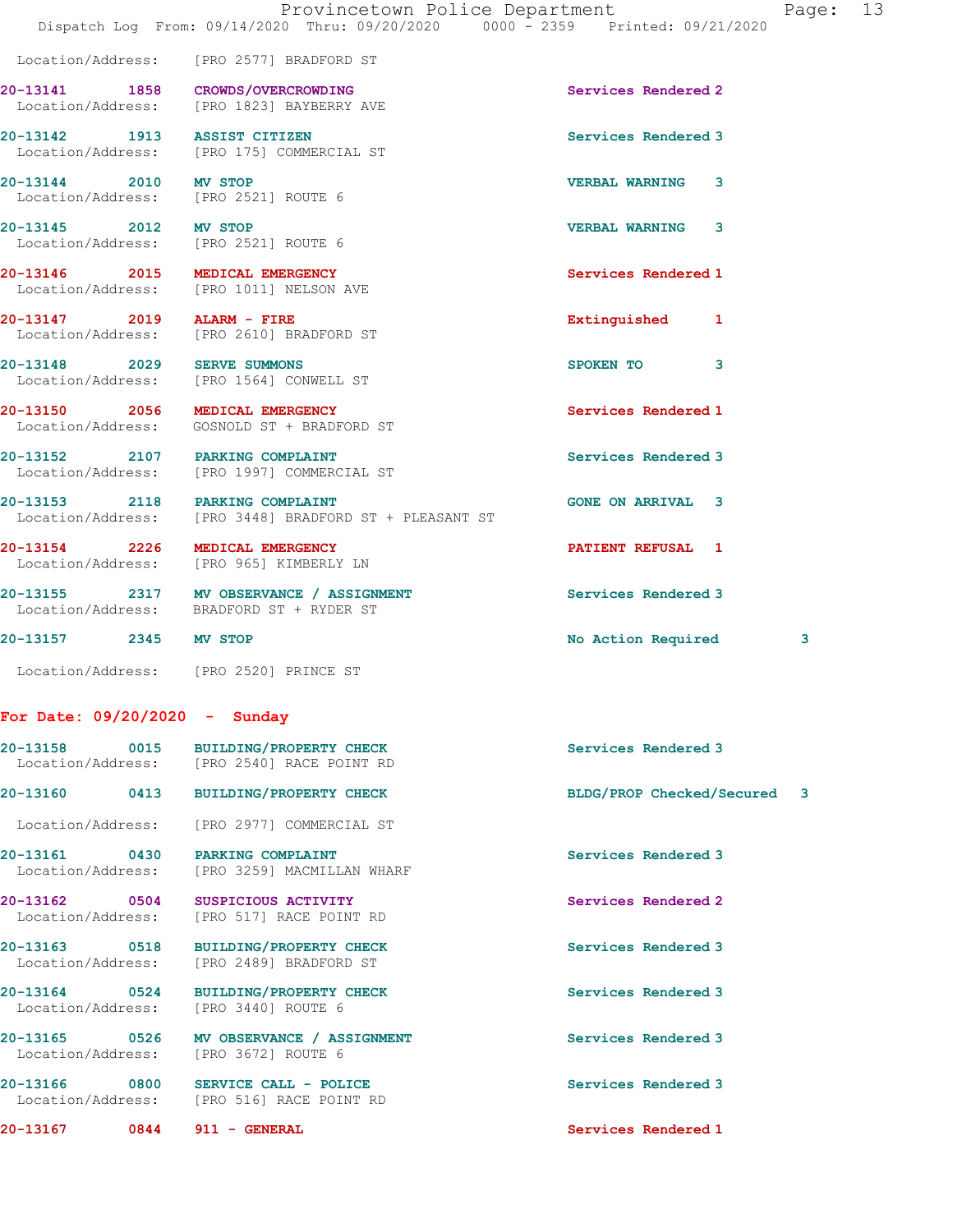20-13170 0948 PARKING COMPLAINT Citation / Warning Issued 3 Location/Address: [PRO 149] COMMERCIAL ST 20-13171 1015 FIRE - OTHER Services Rendered 1 Location/Address: [PRO 2931] COMMERCIAL ST

20-13173 1133 MV OBSERVANCE / ASSIGNMENT Services Rendered 3 Location/Address: ROUTE 6 + SNAIL RD

20-13174 1137 MEDICAL EMERGENCY **1200 1200 PATIENT REFUSAL** 1 Location/Address: [PRO 542] SHANK PAINTER RD

20-13177 1222 MEDICAL EMERGENCY Services Rendered 1 Location/Address: [PRO 512] PRINCE ST

Location/Address: [PRO 542] SHANK PAINTER RD

20-13178 1226 MV HIT & RUN Services Rendered 2 Location/Address: BRADFORD ST + JOHNSON ST

20-13179 1250 BUILDING/PROPERTY CHECK Services Rendered 3 Location/Address: [PRO 2206] PILGRIMS LANDING

20-13180 1310 LOST PROPERTY **120 CONTROL** Services Rendered 3 Location/Address: [PRO 542] SHANK PAINTER RD

Location/Address: CREEK RD

Location/Address: [PRO 1662] PEARL ST

20-13185 1437 LOST PROPERTY Services Rendered 3 Location/Address: [PRO 542] SHANK PAINTER RD

Location/Address: [PRO 3173] FRANKLIN ST

20-13187 1534 MV HIT & RUN Services Rendered 2<br>
Location/Address: [PRO 4136] BRADFORD ST [PRO 4136] BRADFORD ST

20-13188 1607 ALARM - GENERAL False Alarm 1 Location/Address: [PRO 3101] PRISCILLA ALDEN RD

20-13189 1622 BUILDING/PROPERTY CHECK Services Rendered 3 Location/Address: [PRO 3121] COMMERCIAL ST

20-13190 1622 ANIMAL CALL GONE ON ARRIVAL 2 Location/Address: [PRO 132] COMMERCIAL ST

20-13191 1656 MV OBSERVANCE / ASSIGNMENT Services Rendered 3 Location/Address: [PRO 2206] PILGRIMS LANDING

20-13192 1701 MEDICAL EMERGENCY Services Rendered 1 Location/Address: [PRO 105] COMMERCIAL ST

20-13194 1703 LOST PROPERTY **1200 Services Rendered** 3 Location/Address: [PRO 542] SHANK PAINTER RD

20-13193 1704 PARKING COMPLAINT Services Rendered 3 Location/Address: [PRO 149] COMMERCIAL ST

20-13195 1751 BUILDING/PROPERTY CHECK Services Rendered 3 Location/Address: [PRO 571] ALDEN ST

20-13199 1848 MV OBSERVANCE / ASSIGNMENT Services Rendered 3 Location/Address: BRADFORD ST + HIGH POLE HILL

20-13200 1956 MV OBSERVANCE / ASSIGNMENT Services Rendered 3

20-13181 1343 PARKING COMPLAINT GONE ON ARRIVAL 3

20-13182 1349 MEDICAL EMERGENCY Services Rendered 1

20-13186 1523 MEDICAL EMERGENCY **1200 1200 1200** 13186 16 Hospital 1